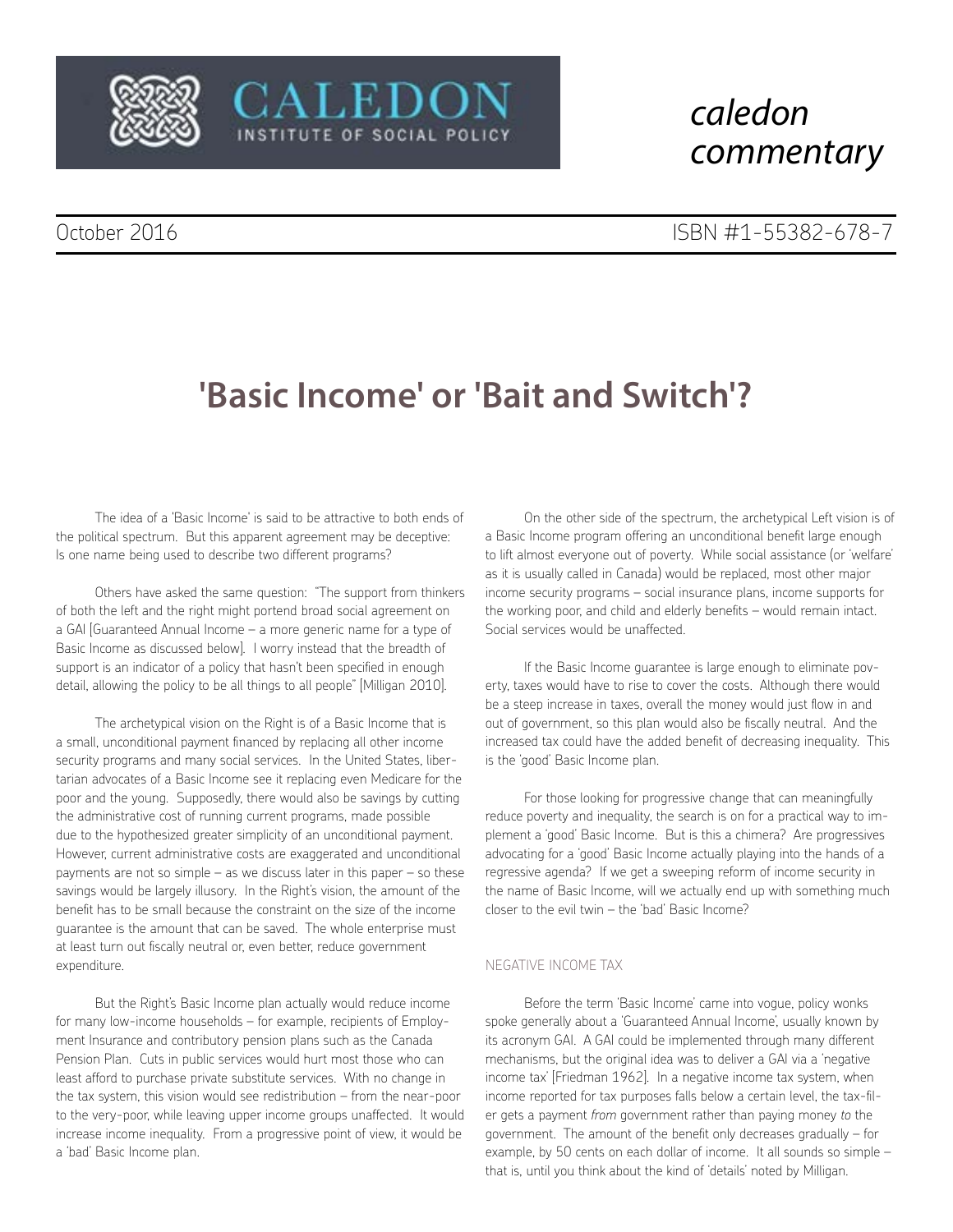In Canada, income tax is filed retrospectively on the previous year's income, with consequent benefit adjustments in July. July is about a half-year after the end of the tax year, so the income used to calculate the amount of benefit might be as much as a year-and-a-half out of date. This would not work. Poor people need help right away or they cannot feed their children (or themselves) or pay their rent. Income has to be reported at least monthly and benefits adjusted according to current income.

Our annualized retrospective income tax system will not function as a stand-alone delivery vehicle for a negative income tax. Canada would have to move from its present tax system relying on annual reconciliation to a pay-as-you-earn income tax system (as in the United Kingdom), wherein taxes are assessed and deductions adjusted at least monthly. This is neither simple nor less expensive administratively. (For a discussion of the problem of 'responsiveness' and different country's approaches) [Mendelson, Whiteford and Millar 2003].

But in addition to these administrative issues, there are even more serious implications of a negative income tax in respect of the question of *who* pays.

Since there is a gradual reduction in negative income tax benefits as income increases, the benefits do not fully run out until income multiplied by the tax rate equals the amount of the benefit. For those who do not remember their grade school math: If benefits decrease by 50 cents for every dollar of income (i.e., a 50 percent tax back rate), benefits do not end until income is twice the amount of the guarantee. In Ontario, a household of two adults and two children needs about \$40,000 a year after tax to be out of poverty. So if there were a guaranteed income for that household at the poverty line, a 50 percent tax back rate means that household benefits would not be cut off until its income exceeded \$80,000. For single adults, the implication is that cut-off income is \$40,000 since the poverty line is approximately \$20,000.

Since poverty lines more or less equal half of median income (give or take a few percentage points depending on the particular poverty line), these income cut-off levels more or less equal median income. While roughly 10 percent of Canadian households are below poverty lines, 50 percent of households are below median income (by definition). So another 40 percent of Canadian households would be entitled to some guaranteed income benefit, beyond the 10 percent of households below the poverty line. A GAI would therefore cost much more than the price tag just for filling the gap between low incomes and the poverty line. For example, if the average amount of benefit for each household above the poverty line but below median income was one-quarter of the amount going to each household below the poverty line, the total cost of the GAI would double.

But an even more significant implication of a 50 percent tax back rate and guaranteed income at the poverty line is that only households with greater than median income would pay *any* net income tax at all. If there were any income tax at all on a household before its income was high enough to eliminate all its guaranteed income benefits, then the household's rate of tax on income would not be 50 percent; rather, its tax rate would be 50 percent *plus* whatever income tax rate applies. Consequently, all income tax would now have to be paid only by above median income households. Above median income, households would therefore need to absorb the cost of all the income tax currently paid by below-median households as well as the cost of the new Guaranteed Income plan.

#### UNIVERSAL BASIC INCOME

The negative income tax type of income-related program is one way to design a GAI. In the last several years, a different way of delivering a GAI has come to the forefront: the Universal Basic Income. A Universal Basic Income is just what the name implies: It pays an unconditional, flat amount to every adult and child regardless of income. This seemingly saves all the trouble and complexity of the negative income tax type of model. But does this apparent simplicity stand up when we look at the 'details'?

The Universal Basic Income is a mirror reflection of the negative income tax design. With the negative income tax approach, first you report your income and then the amount of benefit you get is reduced accordingly. In the Universal Basic Income, first you get the universal benefit and then your *net* benefit is reduced by some percent (the tax rate) of other income you have. Consequently, the mathematics is exactly the same in the Universal Basic Income as in the negative income style design, albeit not as self-evident. Say the Universal Basic Income is \$20,000 for an adult. The amount paid by the Universal Basic Income cannot itself be taxed. If it were taxed, at say 50 percent, then the Universal Basic Income for someone with no other income would actually be \$10,000, not \$20,000. So if income tax is 50 percent on any income other than the Universal Benefit, the taxpayer would need to have \$40,000 taxable income before paying any net income tax at all.

If this result seems the same as for the negative income tax type of program, that's because it is the same. As with the negative income tax, if the Universal Basic Income level equals the poverty rate and if the revenue to pay for the program is raised through income tax, households with more than median income would need to absorb the cost of all the income tax currently paid by households below median income *plus* all of the net added cost of the new Universal Basic Income plan.

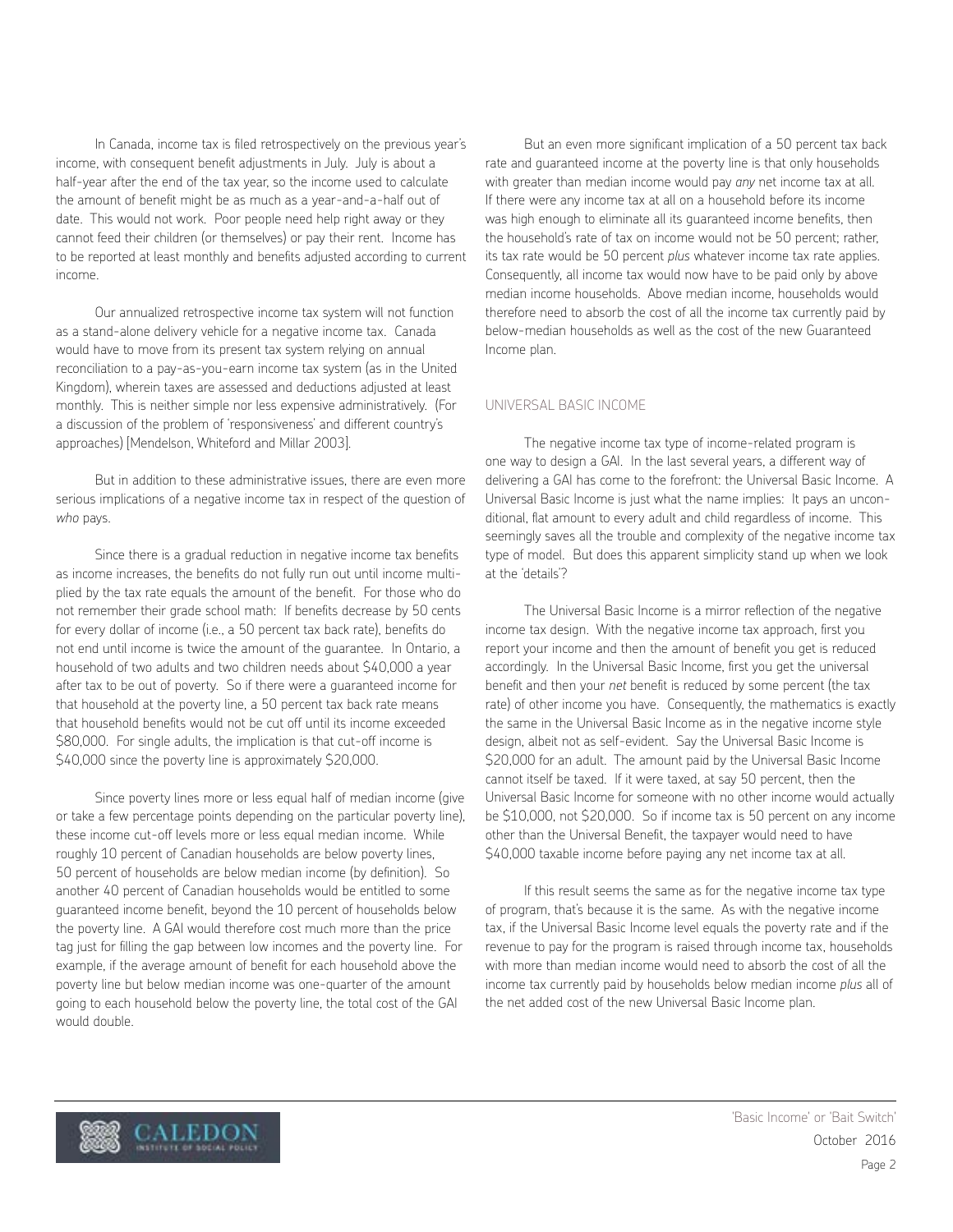Similarly, if the Universal Basic Income is financed by income tax, that does not solve the problem of timeliness of benefit payment. Say, for example, the Universal Basic Income was set at a poverty level of \$20,000 for an individual. If that person had a high income in the previous tax year, he or she would have to pay tax on that income in the subsequent year. But what if income has in that subsequent year fallen to zero (due to illness or family break-up or other possible reasons)? The only income the individual would have in that subsequent year is the Universal Basic Income, supposedly to prevent him or her from falling into poverty.

Whether a negative income tax or a Universal Basic Income, if the income accounting period is out of whack with the benefit payment period, either of the programs will be inadequate to prevent extreme hardship when income fluctuates.

Poverty is a here and now experience, not something averaged over a number of years. Thinking through the administrative requirements of the Universal Basic Income drives us to a pay-as-you-earn income tax system with all its inherent complexity, just as with the negative income tax style of design. In fact, if there were a pay-as-you-earn tax system in place and financing via income tax, it is not clear that there actually is any difference at all between the two supposedly alternative ways of delivering a GAI.

Note as well that for both negative income tax and the Universal Basic Income types of design, the significant administrative cost (for recipients) of having to report income on a current basis and the administrative cost (for government) of having to calculate benefits on a timely basis remains. The only administrative saving is in not having to test applicants for their willingness to work. This will not be a huge administrative saving.

So, in the absence of savings falling from the sky, we are back to the core choice: Set the guarantee level in the Universal Basic Income according to the amount that can be saved by cutting current programs (the 'bad' plan) or set the guarantee level to ensure that no one is in poverty and raise taxes as needed (the 'good' plan).

The *Economist* magazine calculated (for 2015) the amount of Universal Basic Income guarantee that could be paid in each OECD country under various assumptions. In Canada, by replacing all income security programs, but not medicare, we could pay for a universal annual income of \$4,400 per person – much less than even current social assistance rates, let alone meeting the poverty line. Taking the second route, and paying a guarantee level at the poverty level of about \$20,000 per person would, according to the *Economist*, cost at a very rough approximation an additional 35 to 40 percent of GDP, assuming replacement only of social assistance, child benefits and a few smaller programs. Of course, we do not really face a stark choice of one extreme or the other, but if we

did get an all-encompassing reform of our whole income security system in the name of Universal Basic Income, are we more likely to end up closer to the 'bad' plan or the 'good' plan?

#### WHAT IS POSSIBLE?

For proponents of the Universal Basic Income, the kind of costing provided above is misleading. The so-called 'cost' of 35 to 40 percent of GDP would not represent extra government spending; rather, it would pass through government and so be fiscally neutral. This observation is correct in theory but not of much practical relevance today. Not to put too fine a point on it: The kind of revenue needed to finance a 'good' GAI – of whatever design – is never going to come through income tax.

There may someday be a way to finance a GAI with guarantee levels high enough to eliminate or substantially reduce poverty – namely by a huge increase in the value-added tax, which in Canada is the GST/ HST (Goods and Services Tax/Harmonized Sales Tax). If we are to have extraordinarily large increases in the flow of income through government, and thereby require very large increases in revenue taken in and paid out by government, a value-added tax has many advantages over income tax – in retaining competitiveness, earnings incentives and making it difficult for anyone legally purchasing goods or services in Canada to avoid the tax. Value-added tax is regressive, but would be more than fully offset by the big new GAI for those with low incomes.

A huge value-added tax in Canada would today be impossible, not only politically, but practically since it would drive much of the economy underground. Rumour has it that Sweden and South Korea will be going to a no-cash economy in the 2020s. Canada is already less than half cash. Perhaps if and when cash disappears and all transactions become above-board, it might be possible to revisit the possibility of a poverty-eliminating GAI. In the meantime, the real world of any GAI of whatever kind is this: If we were to create a great big GAI, it will be necessarily fall far below poverty levels, and it would likely entail replacing or at least curtailing many public programs serving those with modest but not necessarily below-poverty levels of income.

#### SO WHAT SHOULD WE DO WHILE WAITING FOR CASH TO DISAPPEAR?

A non-universal Basic Income for persons with disabilities would be possible right now as a kind of floor guarantee for the Canada Pension Plan Disability benefit, regardless of contributory history. This would necessitate compromise on the issue of non-conditionality because passing the Canada Pension Plan disability test would be required, but it would substantially reduce poverty for those with severe disabilities and thereby provide a highly targeted and efficient way to reduce poverty for some